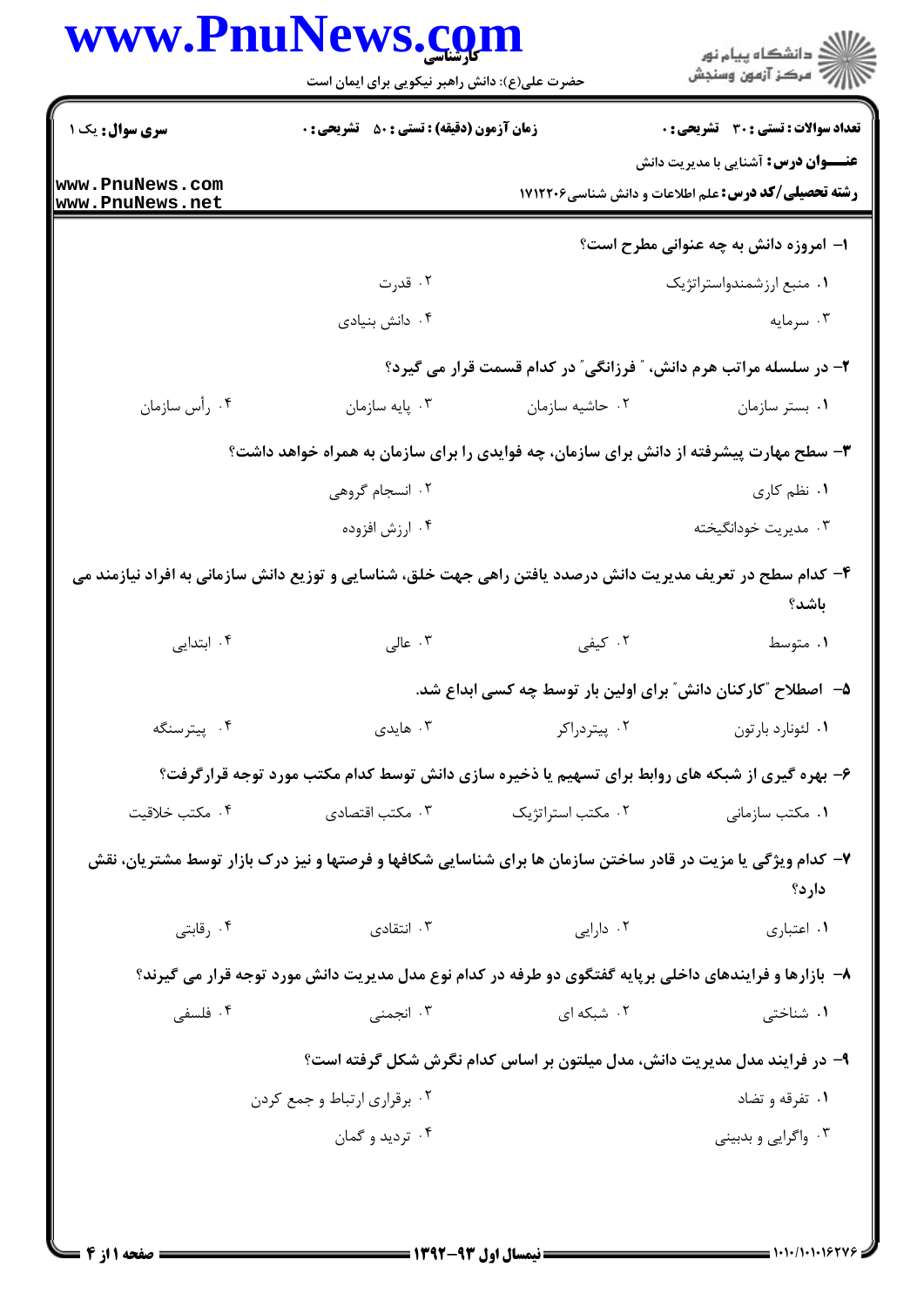|                                    | www.PnuNews.com<br>حضرت علی(ع): دانش راهبر نیکویی برای ایمان است                                                     |                                 | ڪ دانشڪاه پيام نور<br><mark>ر</mark> ⊽ مرڪز آزمون وسنڊش                                                   |
|------------------------------------|----------------------------------------------------------------------------------------------------------------------|---------------------------------|-----------------------------------------------------------------------------------------------------------|
| <b>سری سوال : ۱ یک</b>             | <b>زمان آزمون (دقیقه) : تستی : 50 ٪ تشریحی : 0</b>                                                                   |                                 | تعداد سوالات : تستى : 30 قشريحى : 0                                                                       |
| www.PnuNews.com<br>www.PnuNews.net |                                                                                                                      |                                 | <b>عنــــوان درس:</b> آشنایی با مدیریت دانش<br><b>رشته تحصیلی/کد درس:</b> علم اطلاعات و دانش شناسی۱۷۱۲۲۰۶ |
|                                    |                                                                                                                      |                                 | ∙ا− با ارزش ترین نوع انتقال یا تبادل دانش، کدام روش یا ابزار است؟                                         |
|                                    | ۰۲ پایگاه اطلاعاتی اسناد                                                                                             |                                 | ۰۱ چهره به چهره                                                                                           |
|                                    | ۰۴ کنفرانس                                                                                                           |                                 | ۰۳ گفتگو                                                                                                  |
|                                    | 11– مدل " SECI" با ارائه نمودن الگوهای اجتماعی کردن، بیرونی کردن، ترکیب و درونی کردن،  قصد طرح چه نوع  ایده ای را به |                                 | طور کاملاً انتزاعی دارد؟                                                                                  |
| ۰۴ خود محوری                       | ۰۳ خود تعالی                                                                                                         | ۰۲ سیاه نمایی                   | ٠١. پنهان كارى                                                                                            |
|                                    | ۱۲– در کدام مدل مدیریت دانش، مکان اثرگذاری متقابل مکانی است که طی آن دانش ضمنی، دانش تصریحی را به وجود می            |                                 | آورد؟                                                                                                     |
| ۰۴ مکان نما                        | ۰۳ مارک                                                                                                              | ۰۲ هی سیگ                       | SECI .1                                                                                                   |
|                                    | ۱۳- تولید کردن، ذخیره کردن، منتشرکردن و به کار بردن ّ، در مدیریت دانش مربوط است به مدل ؟                             |                                 |                                                                                                           |
| ۰۴ مارک                            | ۰۳ هی سیگ                                                                                                            | ۰۲ مکان نما                     | SECI .1                                                                                                   |
|                                    | ۱۴– عباراتی نظیر ″یافتن، بکارگیری، تسیهم، ارزیابی، ایجاد، نگهداری و حذف″ از عوامل کدام مدل مدیریت دانش به حساب می    |                                 | ايند؟                                                                                                     |
| ۰۴ ساختمان دانش                    | ۰۳ بک من                                                                                                             | ۰۲ نوناکو وتاکوچی               | ۰۱ بکوویتز و ویلیامز                                                                                      |
|                                    | ۱۵- از نظر ویگ ، در شیوه خلق و بکارگیری چرخه دانش توسط افراد و سازمانه ها، چند گام اصلی باید باشد؟                   |                                 |                                                                                                           |
|                                    | q.f $Y \cdot Y$                                                                                                      |                                 | $\mathcal{L}$ . The state $\mathcal{L}$                                                                   |
|                                    | ۱۶- کدام عامل می تواند پلی میان مراحل کسب و پالایش و مراحل توزیع و کاربرد، ایجاد نماید؟                              |                                 |                                                                                                           |
| ۰۴ ذخیره سازی                      | ۰۳ جستجو                                                                                                             | ۰۲ نمایش                        | ۰۱ پالايش                                                                                                 |
|                                    | ۱۷- از نظر بیوکویتز و ویلیامز، چارچوب فرایند مدیریت دانش شامل ″ ایجاد ، حفظ و بکارگیری دانشی است که برای             |                                 | سازمان ………" ایجاد می کند.                                                                                 |
| ۰۴ مقاومت                          | ۰۳ ارزش افزوده                                                                                                       | ۰۲ طبقه بندی                    | ۰۱ مخاطب                                                                                                  |
|                                    | ۱۸– "توصیف شیوه ارزشیابی" ازمهمترین نقاط قوت چرخه مدیریت دانش، مربوط به کدام صاحب نظر است ؟                          |                                 |                                                                                                           |
| ۰۴ شانون                           | ۰۳ لیبوویتس و رایت                                                                                                   | ۰۱ جورج هارمون مسمع ۲۰ مک الوری |                                                                                                           |
|                                    | ۱۹- در حوزه چرخه مدیریت دانش، رویکرد تلفیقی به چرخه مدیریت دانش تسط چه کسی پیشنهاد شد؟                               |                                 |                                                                                                           |
| ۰۴ ویگ                             | ۰۳ زاک                                                                                                               | ۰۲ ویلیامز                      | ۰۱ دالکر                                                                                                  |
|                                    |                                                                                                                      |                                 | $\frac{1}{1}$ 1.1.1.1.1.1.000                                                                             |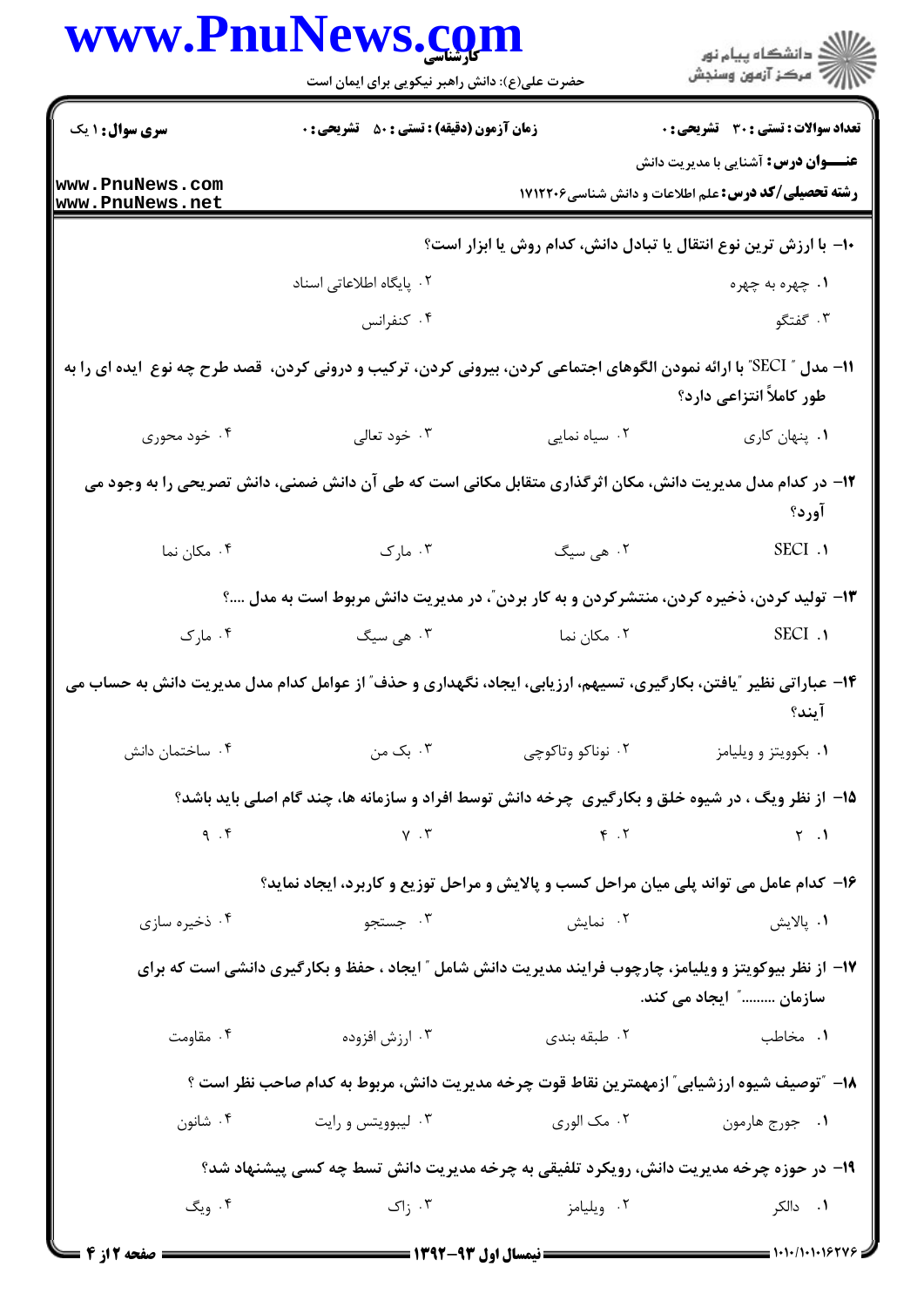|                                    | حضرت علی(ع): دانش راهبر نیکویی برای ایمان است                                                                        |                                                                                           | .<br>(2 دانشگاه پيام نور<br>(7 مرکز آزمون وسنجش                               |  |
|------------------------------------|----------------------------------------------------------------------------------------------------------------------|-------------------------------------------------------------------------------------------|-------------------------------------------------------------------------------|--|
| <b>سری سوال : ۱ یک</b>             | <b>زمان آزمون (دقیقه) : تستی : 50 ٪ تشریحی : 0</b>                                                                   |                                                                                           | <b>تعداد سوالات : تستی : 30 ٪ تشریحی : 0</b>                                  |  |
| www.PnuNews.com<br>www.PnuNews.net |                                                                                                                      | <b>رشته تحصیلی/کد درس:</b> علم اطلاعات و دانش شناسی1۷۱۲۲۰۶                                | <b>عنــــوان درس:</b> آشنایی با مدیریت دانش                                   |  |
|                                    | +۲- فرایند انتقال دانش از نظر چه کسی، زمانی رخ میدهد که گروه مشابهی از کارکنان دانشی کار مشابهی را یک بار دیگر با به |                                                                                           | کارگیری دانش خود، انجام دهند؟                                                 |  |
| ۰۴ استراوس                         | ۰۳ بارتون                                                                                                            | ۰۲ دیکسون                                                                                 | ۰۱ دراکر                                                                      |  |
|                                    |                                                                                                                      | <del>1</del> 1- مفهوم " كافه دانش 'Knowledge cafe'' يعني چه؟                              |                                                                               |  |
|                                    | ۰۲ ایجاد پل بین آموزش کلاسی و ابزارهای حین کار                                                                       |                                                                                           | ٠١ كشف دانش پنهان                                                             |  |
|                                    | ۰۴ ترسیم نقشه نموداری                                                                                                |                                                                                           | ۰۳ راه اندازي فناوري بي سيم                                                   |  |
|                                    | ۲۲– چه نوع از اندازه گیری در مدیریت دانش، حاوی سوالی نظیر ؒ ″تعداد تأمین کنندگان مالی که جذب سازمان شده اند؟″ می     |                                                                                           | باشد؟                                                                         |  |
|                                    | ۰۲ اندازه گیری فرهنگی                                                                                                |                                                                                           | ۰۱ اندازه گیری پیشرفت                                                         |  |
|                                    | ۰۴ اندازه گیری فاصله ای                                                                                              |                                                                                           | ۰۳ اندازه گیری تقابلی                                                         |  |
|                                    | ۲۳– در پیاده سازی مدیریت دانش روش از پایین به بالا، از کدام یک از گزینه های زیر به عنوان ″موتور حرکت″ مدیریت دانش    |                                                                                           | در سازمان یاد می شود؟                                                         |  |
| ۰۴ افراد                           | ۰۳ تجهیزات                                                                                                           | ٠٢ ساختمان                                                                                | ۰۱ اینترنت                                                                    |  |
|                                    |                                                                                                                      | <b>34- "جورج هارمون" ، چه روشی را برای اندازه گیری ارزش اطلاعات در سازمان، ارائه داد؟</b> |                                                                               |  |
| ۰۴ کیفی                            | ۰۳ انتظاری                                                                                                           | ۰۲ تعادلی                                                                                 | ۰۱ کمّی                                                                       |  |
|                                    | ۲۵– کدامیک از افراد زیر کارت امتیازی متوازن را به عنوان ابزار سنجش عملکرد سازمان ابداع کرد؟                          |                                                                                           |                                                                               |  |
| ۰۴ کاپلان                          | ۰۳ الوري                                                                                                             | ۰۲ باوکر                                                                                  | ۰۱ هارمون                                                                     |  |
|                                    | ۲۶– کدام گزینه یکی از مهمترین مشخصه های فرهنگ دانایی در قسمت ممیزی فرهنگ دانش، که از عوامل حیاتی موفقیت هر           |                                                                                           |                                                                               |  |
|                                    | ۰۳ اعتبار                                                                                                            | سیستم کاربردی مدیریت دانش محسوب می شود، می باشد؟                                          |                                                                               |  |
| ۰۴ کارآیی                          |                                                                                                                      | ۰۲ اقتدار                                                                                 | ۰۱ تعهد                                                                       |  |
|                                    |                                                                                                                      | ۲۷– سه عنصر و ابعاد مدیریت دانش در سازمان های دولتی کدام اند؟                             |                                                                               |  |
|                                    | ۰۲ ترسیم متدلوژی، چالش های مدیریت نوین و فناوری                                                                      |                                                                                           | ۰۱ مردم و فرهنگ سازمانی، فرایند، فناوری<br>۰۳ فناوری ، ترسیم متدلوژی و اقتدار |  |
|                                    | ۰۴ چالش های مدیریت نوین، اعتبار و فناوری                                                                             |                                                                                           |                                                                               |  |